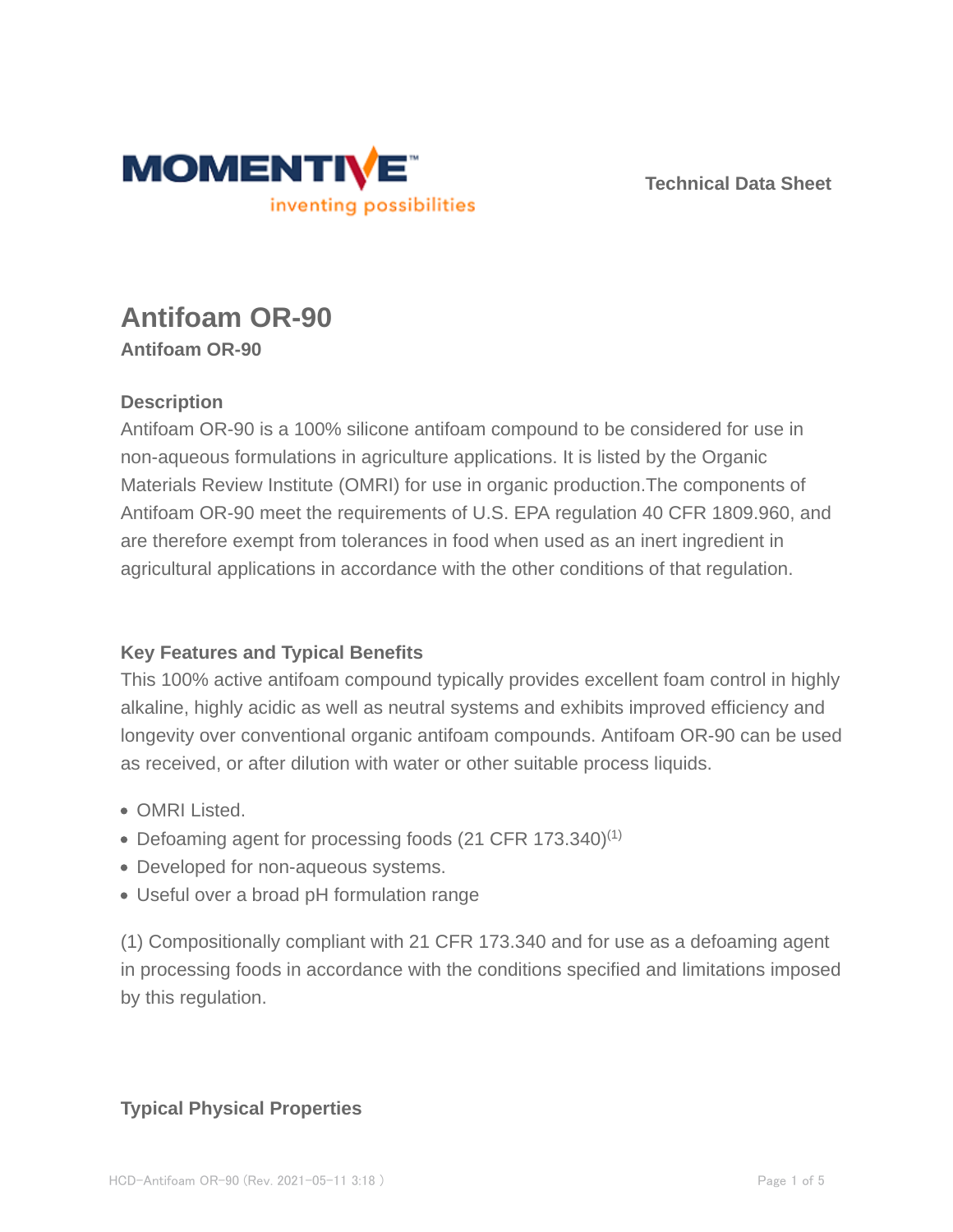| <b>Property</b>                                      | <b>Value</b>      |
|------------------------------------------------------|-------------------|
| Silicone/Silica Content, %                           | 100               |
| Density, Ibs/gal                                     | $8.4$ (3.81 KG/L) |
| Specific Gravity @ 25°C (77°F)                       | 1.01              |
| Viscosity $@$ 25°C (77°F) cps max                    | 2500              |
| Flash Point, Pensky-Martens closed cup ASTM D 93, °C | >204              |

Typical data are average data. The actual data may vary.

### **Performance Data**

Antifoam OR-90 has shown outstanding foam control in the Organocide™ Pesticide. The figure below illustrates effective foam knockdown and durability performance, as measured with a standard shake test. Suggested starting concentration for Antifoam OR-90 is 10 ppm.



Foam control of Organocide™ (1.5%) with Antifoam OR-90

Organocide™ is a Trademark of Organic Laboratories, Inc. Note: Test data. Actual results may vary. **Patent Status**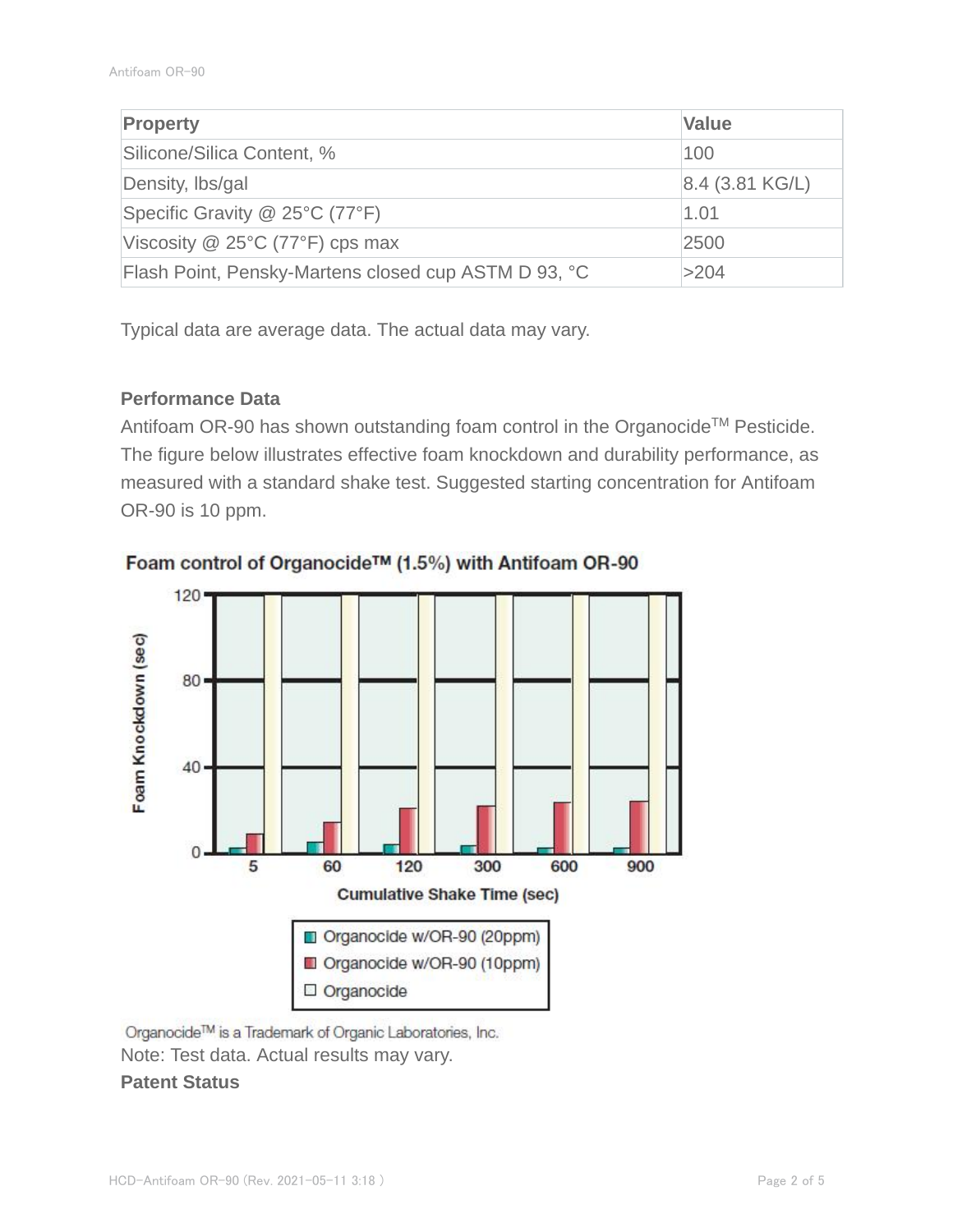Nothing contained herein shall be construed to imply the nonexistence of any relevant patents or to constitute the permission, inducement or recommendation to practice any invention covered by any patent, without authority from the owner of the patent.

#### **Product Safety, Handling and Storage**

Customers should review the latest Safety Data Sheet (SDS) and label for product safety information, safe handling instructions, personal protective equipment if necessary, emergency service contact information, and any special storage conditions required for safety. Momentive Performance Materials (MPM) maintains an aroundthe-clock emergency service for its products. SDS are available at www.momentive.com or, upon request, from any MPM representative. For product storage and handling procedures to maintain the product quality within our stated specifications, please review Certificates of Analysis, which are available in the Order Center. Use of other materials in conjunction with MPM products (for example, primers) may require additional precautions. Please review and follow the safety information provided by the manufacturer of such other materials.

#### **Limitations**

Customers must evaluate Momentive Performance Materials products and make their own determination as to fitness of use in their particular applications.

#### **Contact Information**

Email commercial.services@momentive.com

#### **Telephone**

| <b>Americas</b>      | <b>Latin America</b> | <b>EMEAI- Europe, Middle</b>          | <b>ASIA PACIFIC</b> |
|----------------------|----------------------|---------------------------------------|---------------------|
|                      |                      | East, Africa & India                  |                     |
| +1 800 295 2392      | <b>Brazil</b>        | <b>Europe</b>                         | <b>China</b>        |
| Toll free*           | +55 11 4534 9650     | +390510924300                         | 800 820 0202        |
| +704 805 6946        | <b>Direct Number</b> | Direct number                         | Toll free           |
| <b>Direct Number</b> |                      |                                       | +86 21 3860 4892    |
|                      |                      |                                       | Direct number       |
| *All American        | <b>Mexico</b>        | India, Middle East &<br><b>Africa</b> | Japan               |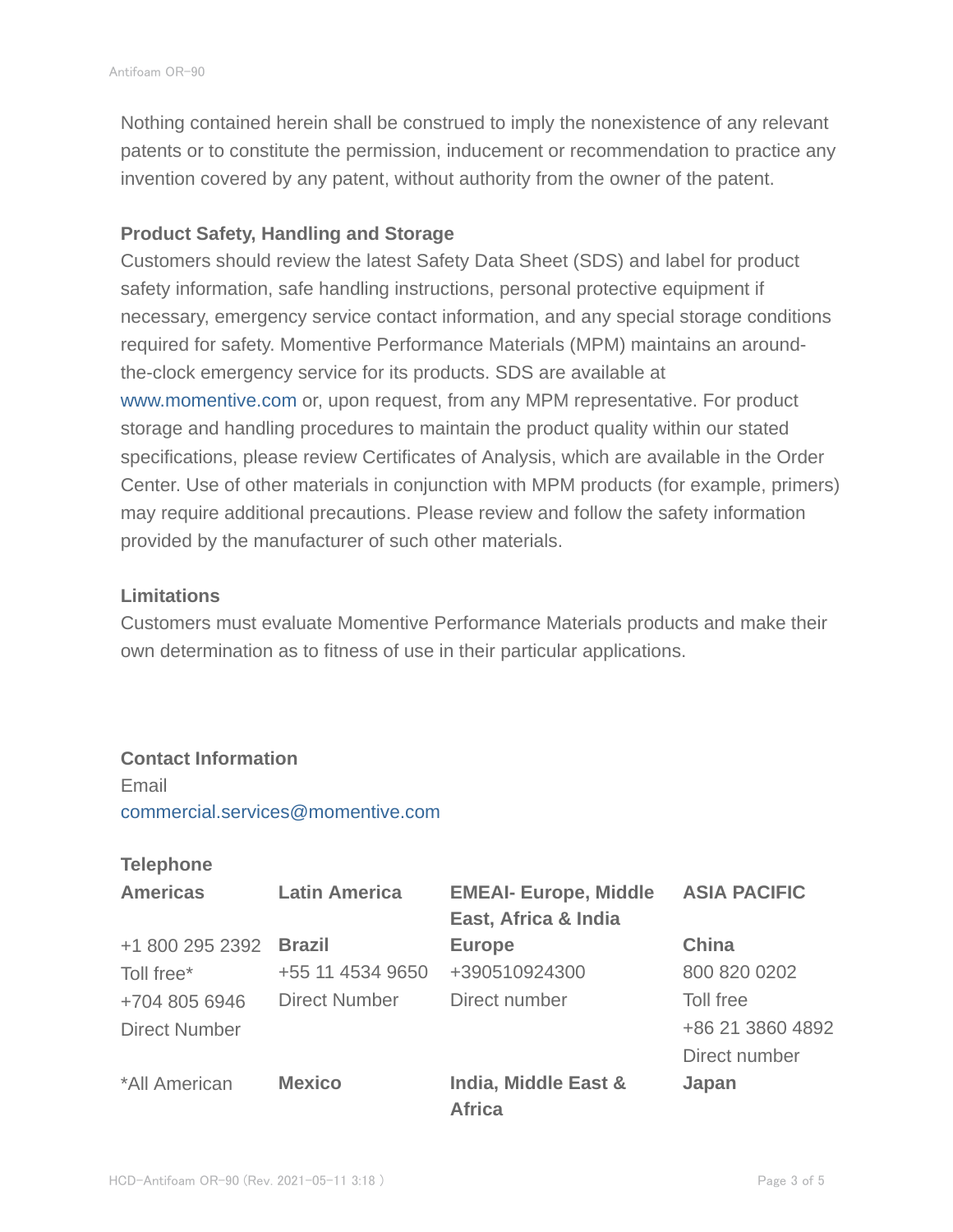| countries | +52 55 2169 7670 + 91 44 71212207 |                           | +81 3 5544 3111 |
|-----------|-----------------------------------|---------------------------|-----------------|
|           | Direct Number                     | Direct number*            | Direct number   |
|           |                                   | *All Middle Eastern       | Korea           |
|           |                                   | countries, Africa, India, | +82 2 6201 4600 |
|           |                                   |                           |                 |

For literature and technical assistance, visit our website at: www.momentive.com

#### **DISCLAIMER:**

**THE MATERIALS, PRODUCTS AND SERVICES OF MOMENTIVE PERFORMANCE MATERIALS INC. AND ITS SUBSIDIARIES AND AFFILIATES (COLLECTIVELY "SUPPLIER"), ARE SOLD SUBJECT TO SUPPLIER'S STANDARD CONDITIONS OF SALE, WHICH ARE INCLUDED IN THE APPLICABLE DISTRIBUTOR OR OTHER SALES AGREEMENT, PRINTED ON THE BACK OF ORDER ACKNOWLEDGMENTS AND INVOICES, AND AVAILABLE UPON REQUEST. ALTHOUGH ANY INFORMATION, RECOMMENDATIONS, OR ADVICE CONTAINED HEREIN IS GIVEN IN GOOD FAITH, SUPPLIER MAKES NO WARRANTY OR GUARANTEE, EXPRESS OR IMPLIED, (i) THAT THE RESULTS DESCRIBED HEREIN WILL BE OBTAINED UNDER END-USE CONDITIONS, OR (ii) AS TO THE EFFECTIVENESS OR SAFETY OF ANY DESIGN INCORPORATING ITS PRODUCTS, MATERIALS, SERVICES, RECOMMENDATIONS OR ADVICE. EXCEPT AS PROVIDED IN SUPPLIER'S STANDARD CONDITIONS OF SALE, SUPPLIER AND ITS REPRESENTATIVES SHALL IN NO EVENT BE RESPONSIBLE FOR ANY LOSS RESULTING FROM ANY USE OF ITS MATERIALS, PRODUCTS OR SERVICES DESCRIBED HEREIN.** Each user bears full responsibility for making its own determination as to the suitability of Supplier's materials, services, recommendations, or advice for its own particular use. Each user must identify and perform all tests and analyses necessary to assure that its finished parts incorporating Supplier's products, materials, or services will be safe and suitable for use under end-use conditions. Nothing in this or any other document, nor any oral recommendation or advice, shall be deemed to alter, vary, supersede, or waive any provision of Supplier's standard Conditions of Sale or this Disclaimer, unless any such modification is specifically agreed to in a writing signed by Supplier. No statement contained herein concerning a possible or suggested use of any material, product, service or design is intended, or should be construed, to grant any license under any patent or other intellectual property right of Supplier covering such use or design, or as